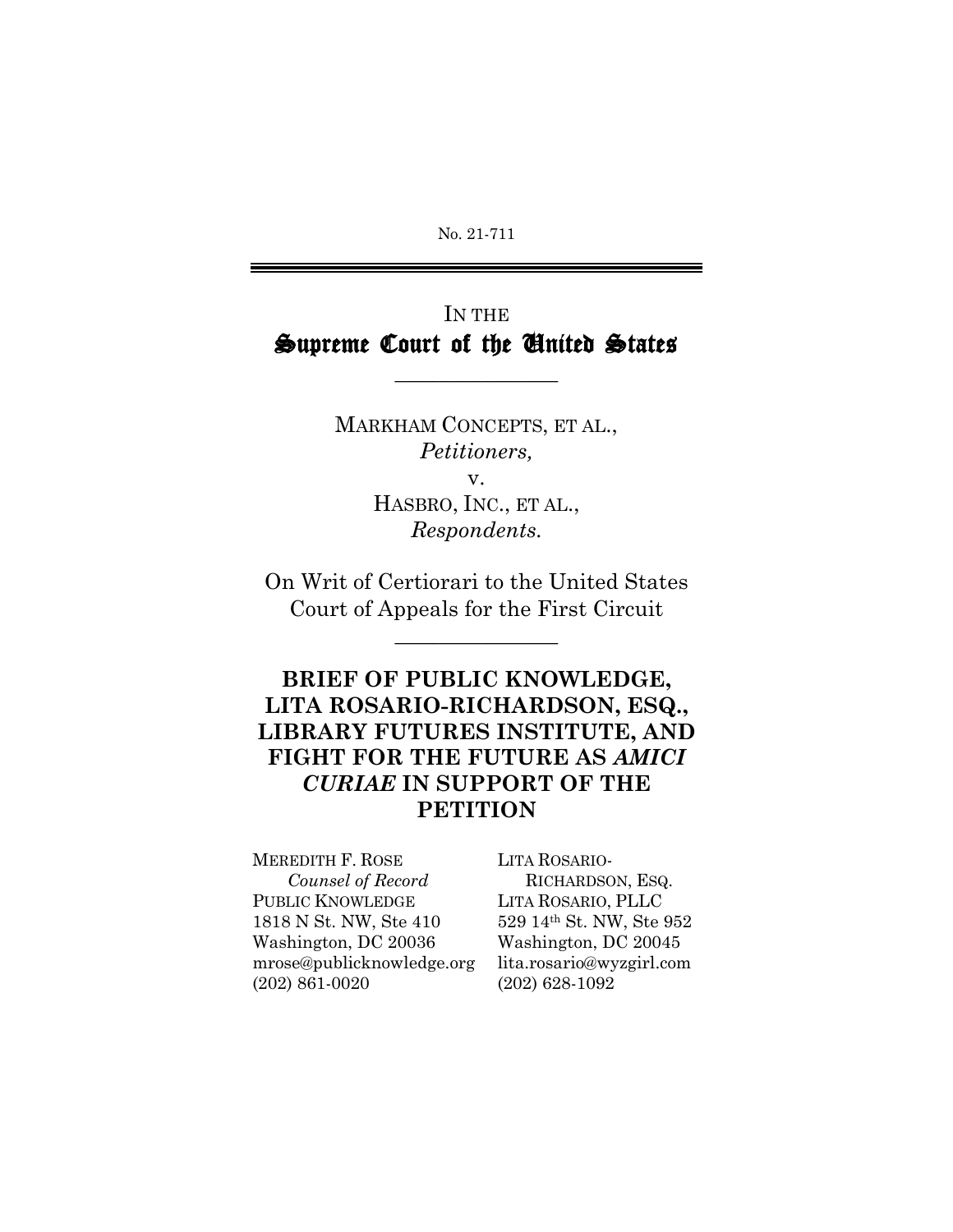# **TABLE OF CONTENTS**

| The Instance And Expense Test Causes Chaos<br>Ι.                                                                          |
|---------------------------------------------------------------------------------------------------------------------------|
| The "Instance And Expense" Test Is<br>A.                                                                                  |
| The "Instance And Expense" Test<br>B.<br>Generates Massive Economic Uncertainty6                                          |
| $C_{\cdot}$<br>The Test Undermines Congress' Explicit<br>Rationale In Creating Termination                                |
| II.<br>Musicians Are Particularly Hard-Hit9                                                                               |
| The work-for-hire test has been made<br>$\mathsf{A}$<br>into a threshold question for any<br>musician seeking to exercise |
| The Burden Of The "Instance and<br>$B_{\cdot}$<br>Expense" Test Falls Most Heavily On                                     |
|                                                                                                                           |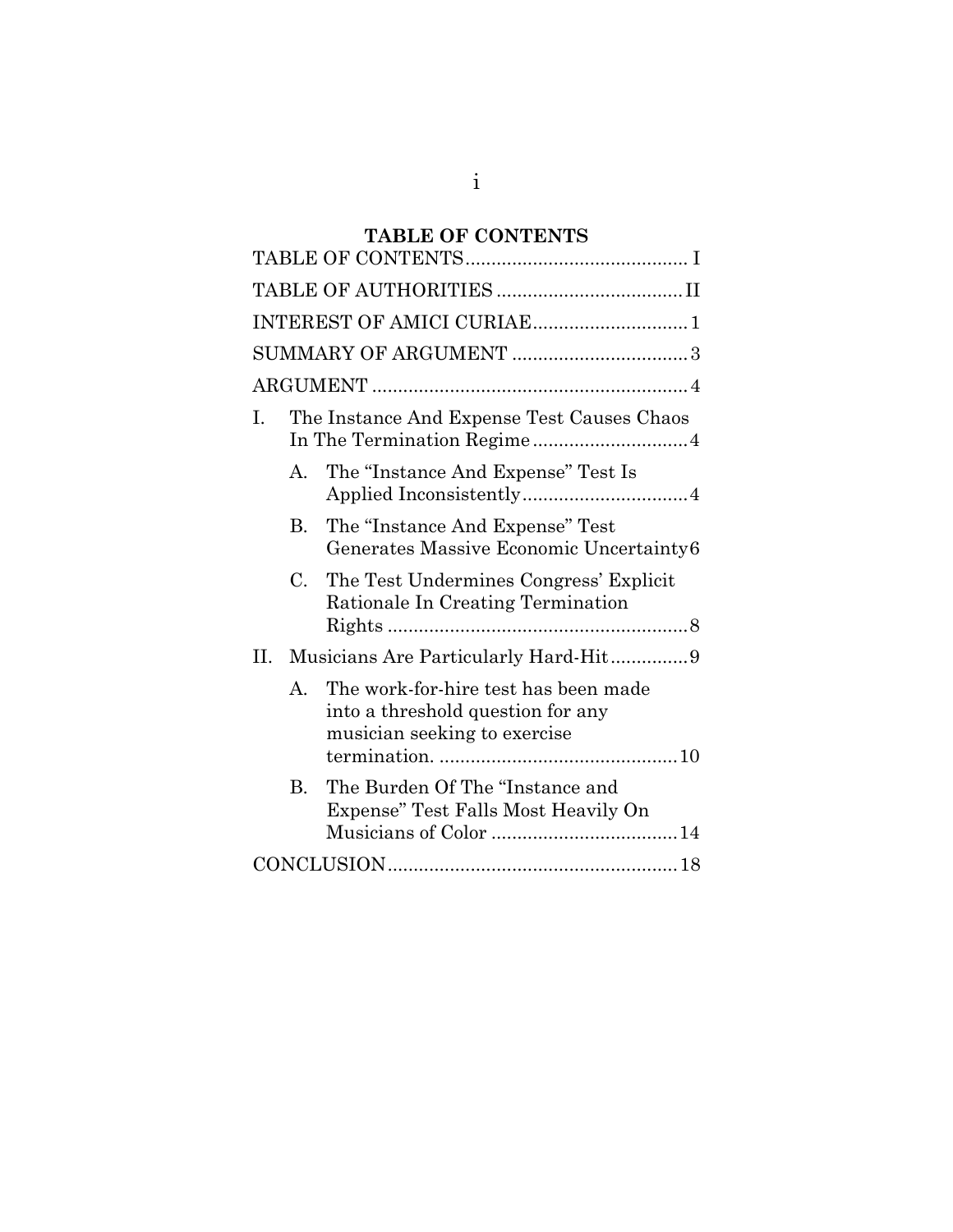## **TABLE OF AUTHORITIES**

## **Cases**

| Cmty. for Creative Non-Violence v. Reid, 490 U.S.                                               |
|-------------------------------------------------------------------------------------------------|
| Donaldson Pub. Co. v. Bregman, Vocco & Conn,                                                    |
| Martha Graham Sch. & Dance Found., Inc. v.<br>Martha Graham Ctr. of Contemporary Dance,         |
| Marvel Characters, Inc. v. Kirby, 726 F.3d 119                                                  |
| Marvel Characters, Inc. v. Simon, 310 F.3d 280                                                  |
| Murray v. Gelderman, 566 F.2d 1307 (1978) 10                                                    |
| Picture Music, Inc. v. Bourne, Inc., 457 F.2d 1213                                              |
| Playboy Enters. v. Dumas, 53 F.3d 549 (1995)5, 6                                                |
| Siegel v. Warner Bros. Entm't, Inc., 658 F. Supp. 2d                                            |
| Statutes                                                                                        |
|                                                                                                 |
| <b>Other Authorities</b>                                                                        |
| 4 Melville Nimmer & David Nimmer, COPYRIGHT                                                     |
| Anthony R. Chase, Race, Culture, and Contract<br>Law: From the Cottonfield to the Courtroom, 28 |

CONN. L. REV. 1 (1995)........................................15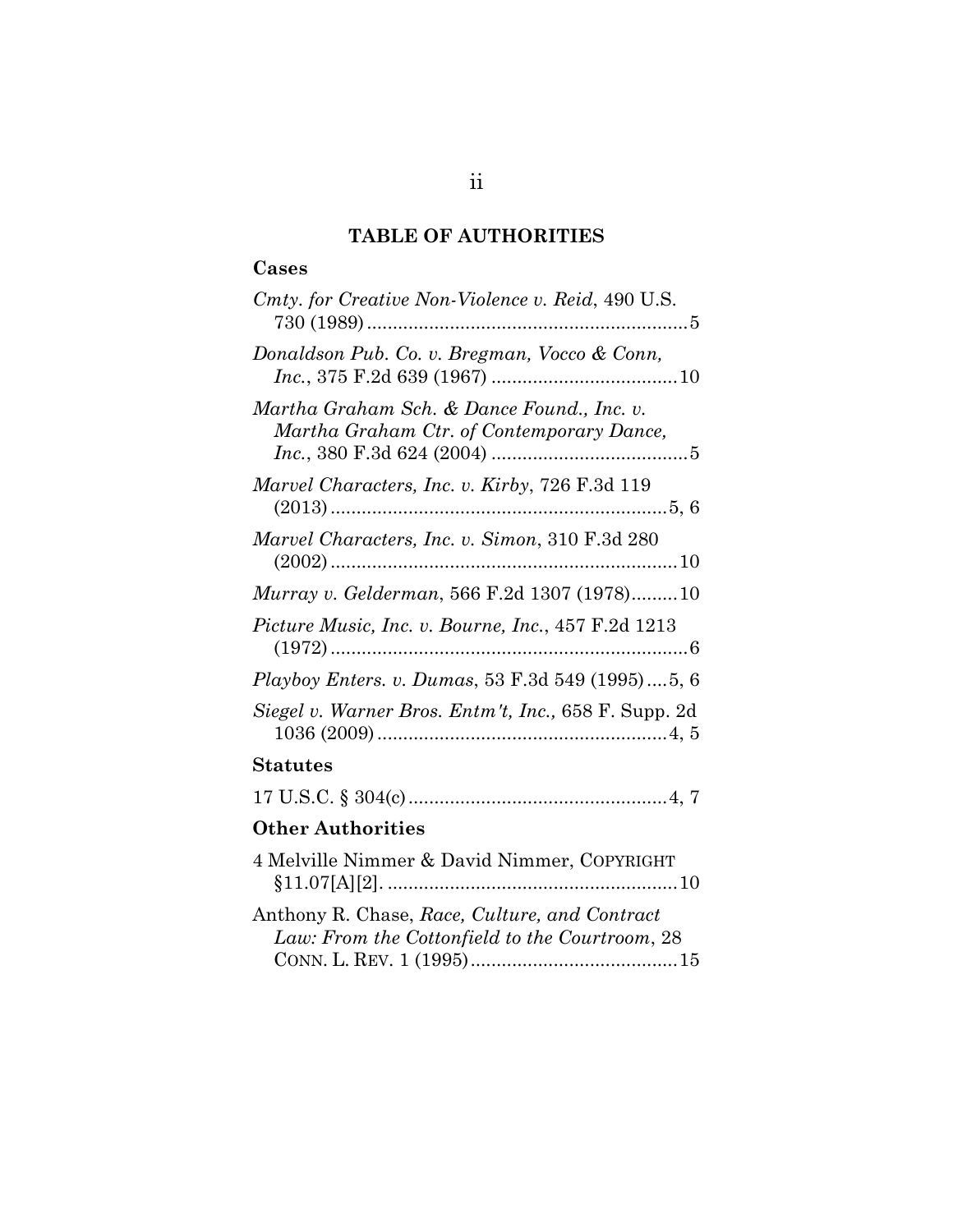| Ayman Mohyeldin, Hollywood fills 2021 with a<br>heaping platter of reboots and remakes, MSNBC<br>(Nov. 28, 2021), https://www.msnbc.com/ayman-<br>mohyeldin/watch/hollywood-fills-2021-with-a-<br>heaping-platter-of-reboots-and-remakes- |
|-------------------------------------------------------------------------------------------------------------------------------------------------------------------------------------------------------------------------------------------|
| Bettina Makalintal, People Don't Actually Like<br>Remakes, but Studios Keep Making Them, VICE<br>(Jul. 11, 2019),<br>https://www.vice.com/en/article/9kx4yz/people-<br>dont-actually-like-remakes-but-studios-keep-                       |
| Bill Holland, Artists' Concerns Often Differ From<br>Those of the Labels and the RIAA, BILLBOARD<br>$(Apr. 16, 2005)$                                                                                                                     |
| Bobby Rosenbloum, A Very Welcome Return:<br>Copyright Reversion and Termination of<br>Copyright Assignments in the Music Industry, 17                                                                                                     |
| Daniel Gould, Time's Up: Copyright Termination,<br>Work-For-Hire and the Recording Industry, 31<br>COLUM. J.L. & ARTS 91 (2007)  10, 13                                                                                                   |
| David Szatmary, ROCKIN' IN TIME (1991)  16                                                                                                                                                                                                |
| Dustin Osborne, What's Mine Is Mine: Why Sound<br>Recordings Should Never Be Considered Works<br>Made for Hire, 28 ENT., ARTS & SPORTS L. J. 50                                                                                           |
| Dylan Gilbert et al., MAKING SENSE OF THE<br><b>TERMINATION RIGHT: HOW THE SYSTEM FAILS</b><br>ARTISTS AND HOW TO FIX IT 20 (2019)  4, 13, 17                                                                                             |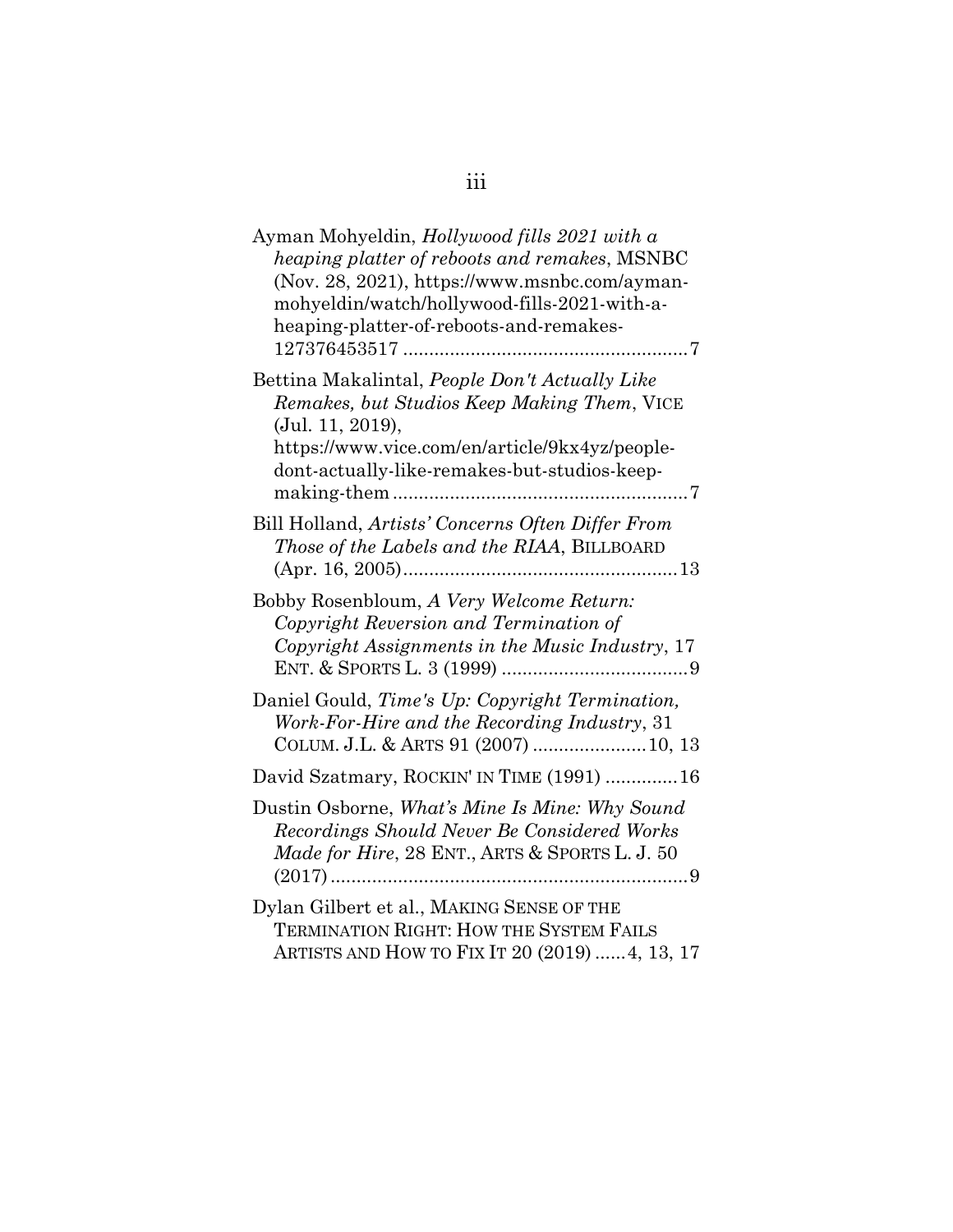| Eliot Tiegel, It Takes More Than a Jug of Booze,<br>BILLBOARD: WORLD OF SOUL (Jun. 23, 1967).  15                                                                                                                                                                                    |
|--------------------------------------------------------------------------------------------------------------------------------------------------------------------------------------------------------------------------------------------------------------------------------------|
| Eriq Gardner, Musicians Attempt Class Action<br>Against UMG, Sony to Reclaim Rights to<br>Recordings, THE HOLLYWOOD REPORTER (Feb 5,<br>2019),<br>https://www.hollywoodreporter.com/business/bus<br>iness-news/musicians-attempt-class-action-umg-                                   |
| reclaim-rights-recordings-1182853/14                                                                                                                                                                                                                                                 |
|                                                                                                                                                                                                                                                                                      |
| Hillary Hoffower and Taylor Nicole Rogers, Taylor<br>Swift dropped two surprise albums in 2020 -<br>take a look at how the pop superstar makes and<br>spends her \$365 million fortune, BUSINESS<br><b>INSIDER (Dec. 14, 2020),</b><br>https://www.businessinsider.com/taylor-swift- |
| Jimmy Stone, The State of the Music Industry in<br>2020, TOPTAL<br>https://www.toptal.com/finance/market-research-<br>analysts/state-of-music-industry12, 14                                                                                                                         |
| Joseph B. Anderson, The Work Made for Hire<br>Doctrine and California Recording Contracts: A<br>Recipe for Disaster, 7 HASTINGS COMM. &                                                                                                                                              |
| Joshua Yuvaraj et al., Data for 'U.S. Copyright<br>Termination Notices 1977-2020: Introducing<br>New Datasets', U. Melbourne (Feb. 9, 2021),                                                                                                                                         |
| Joshua Yuvaraj et al., U.S. Copyright Termination<br>Notices 1977-2020: Introducing New Datasets, J.                                                                                                                                                                                 |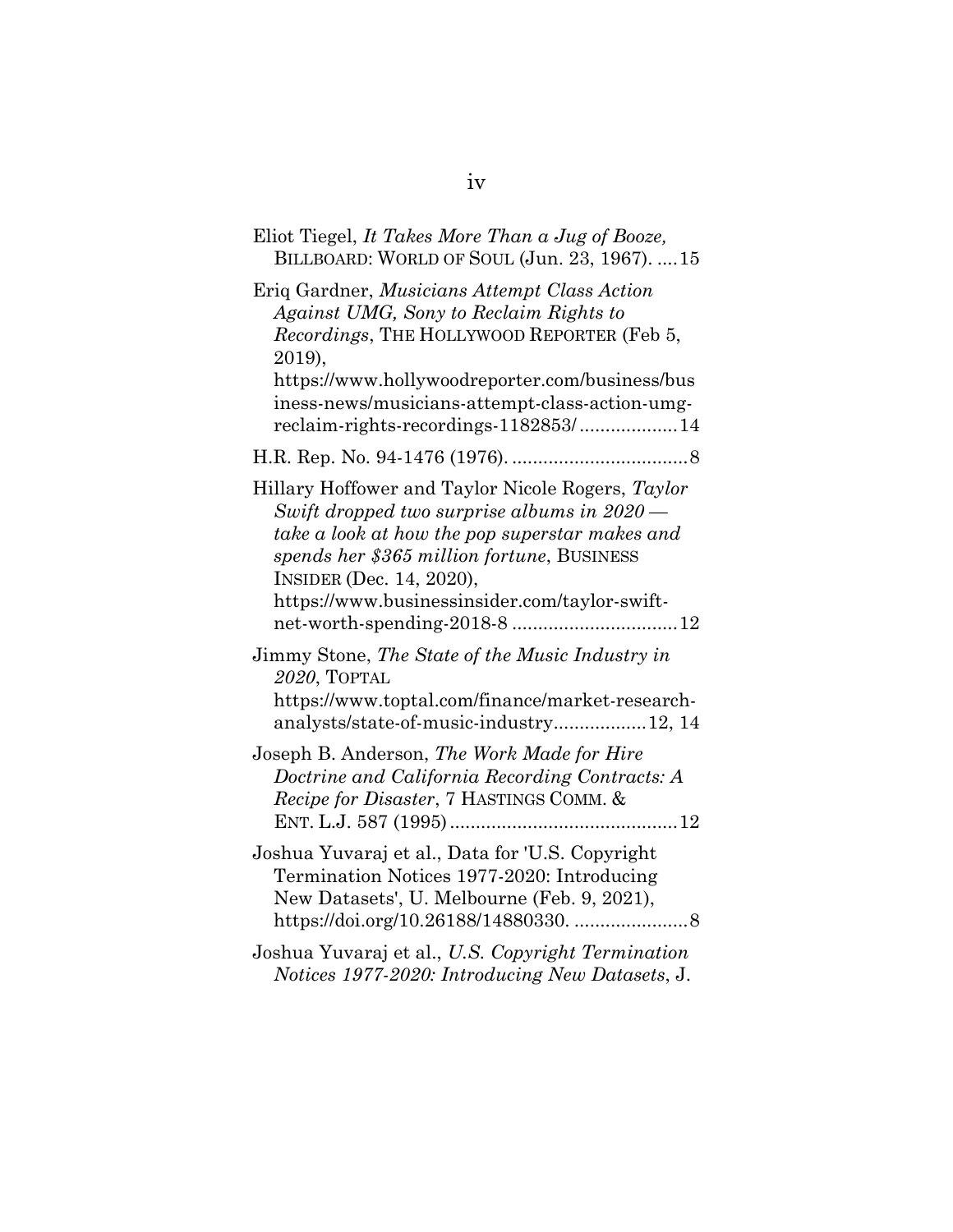| EMPIRICAL LEGAL STUD. (forthcoming 2022),<br>https://ssrn.com/abstract=38807089, 13                                                                                                                                      |
|--------------------------------------------------------------------------------------------------------------------------------------------------------------------------------------------------------------------------|
| K.J. Greene, "Copynorms," Black Cultural<br>Production, and the Debate Over African-<br>American Reparations, 25 CARDOZO ARTS & ENT.                                                                                     |
| Marci A. Hamilton, Commissioned Works as Works<br>Made for Hire Under the 1976 Copyright Act:<br>Misinterpretation and Injustice, 135 U. PA. L.<br>REV. 1281 (1987)                                                      |
| RECORDING INDUS. ASS'N OF AM., GOLD & PLATINUM:<br>TOP 100 ALBUMS, https://www.riaa.com/gold-<br>platinum/?tab_active=top_tallies&ttt=T1A#searc                                                                          |
| Reebee Garofalo, Crossing Over: From Black<br>Rhythm & Blues to White Rock 'n' Roll (2002). 14,<br>15, 16                                                                                                                |
| Sarah Whitten, The 13 highest-grossing film<br>franchises at the box office, CNBC (Jan. 31,<br>2021), https://www.cnbc.com/2021/01/31/the-13-<br>highest-grossing-film-franchises-at-the-box-                            |
| Scott T. Okamoto, Musical Sound Recordings as<br>Works Made for Hire: Money for Nothing and<br>Tracks for Free, 37 U.S.F. L. REV. 783 (2003)11                                                                           |
| Shirley Halperin, Scooter Braun Sells Taylor<br>Swift's Big Machine Masters for Big Payday,<br>VARIETY (Nov. 16, 2020),<br>https://variety.com/2020/music/news/scooter-<br>braun-sells-taylor-swift-big-machine-masters- |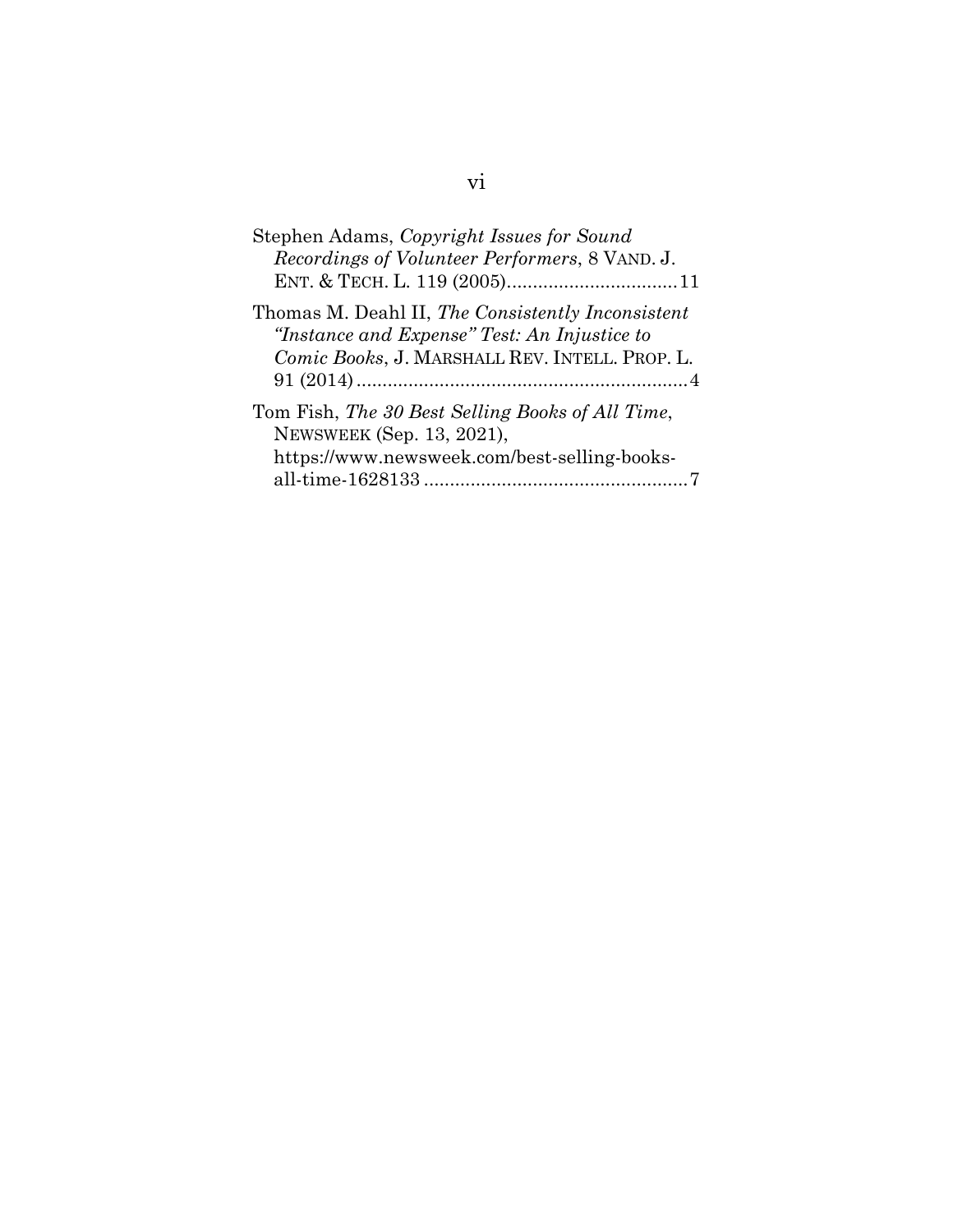#### **INTEREST OF AMICI CURIAE**

Public Knowledge1 is a non-profit organization that is dedicated to preserving the public's access to knowledge and promoting creativity through balanced intellectual property rights. Public Knowledge advocates on behalf of the public interest for a balanced copyright system.

Lita Rosario-Richardson, Esq., is an attorney who represents musicians in copyright actions (including termination cases), administration of copyrights, negotiation of mechanical, synchronization, sample clearances, and performance licenses for music in all media. She was a founder and the VP of Business and Legal Affairs for University Music Group, Inc., and has negotiated distribution and publishing agreements with all four major record distribution and music publishing companies. She has represented musicians including George Clinton, Crystal Waters, Missy Elliott, SISQO, DRU HILL, and numerous others.

Library Futures Institute is a nonprofit organization that champions the right to equitable access to knowledge. Their mission is to empower libraries to take control of their digital futures and

<sup>1</sup> Pursuant to Supreme Court Rule 37.3(a), Parties have consented to the filing of this brief. Pursuant to Rule 37.6, no counsel for a party authored this brief in whole or in part, and no counsel or party made a monetary contribution intended to fund the preparation or submission of the brief. No person or entity, other than amicus, its members, or its counsel, made a monetary contribution to the preparation or submission of this brief.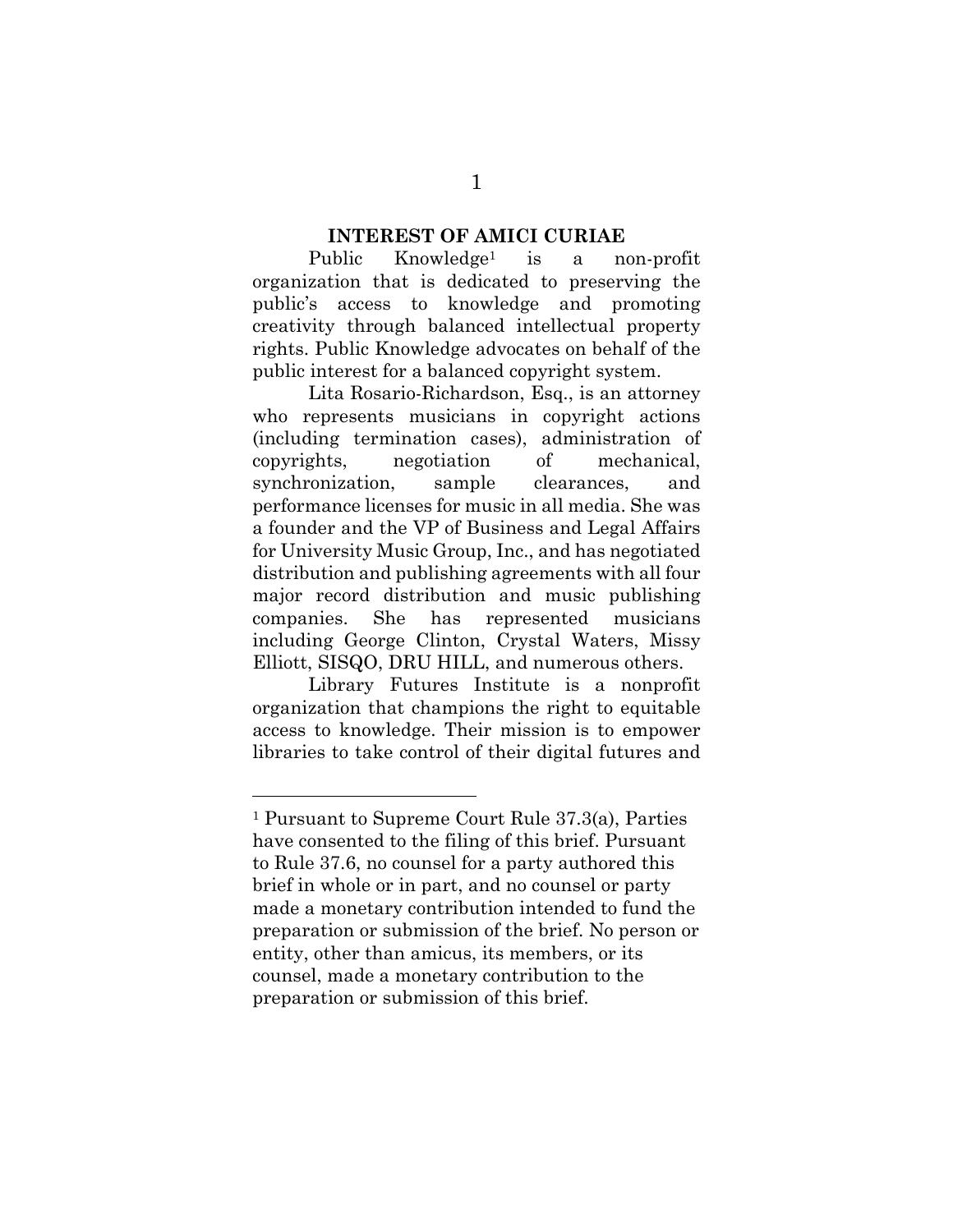provide non-discriminatory, open access to culture for the public good.

Fight for the Future is a nationwide digital rights organization working for a more equitable internet that empowers people with access to knowledge, culture, and information. From leading the digital protests that defeated the Stop Online Piracy Act to providing infrastructure for the Union of Musicians and Allied workers in their campaigns for justice at Spotify, Fight for the Future has spent the past ten years deeply invested in fighting not only for digital rights and digital access across the spectrum of creativity and culture, but for a better creative ecosystem for artists as well.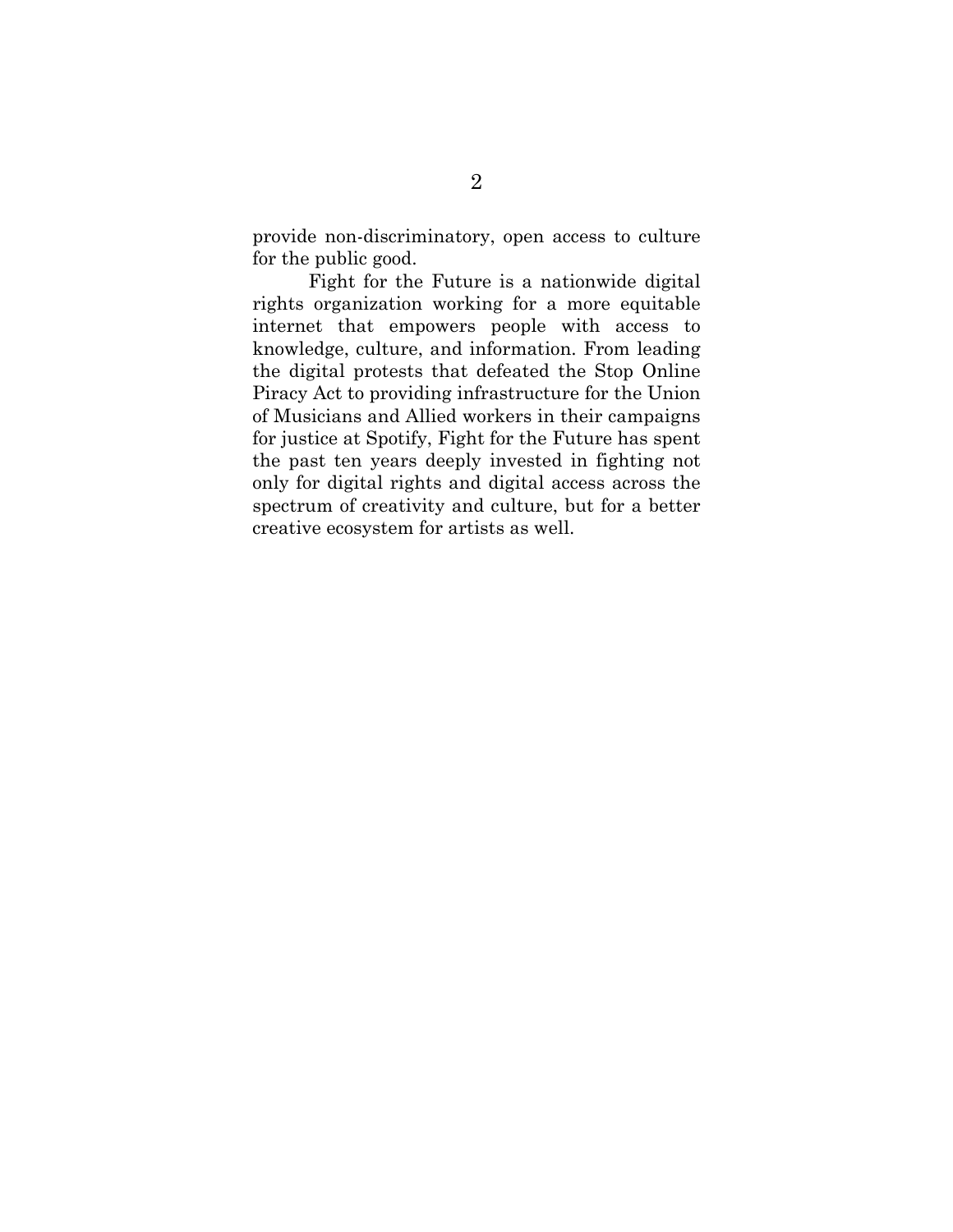#### **SUMMARY OF ARGUMENT**

Termination rights are important, and the "work made for hire" exception is the biggest hurdle to exercising those rights. On both a practical and theoretical level, the "instance and expense" test muddies the waters and deprives artists of their statutory right to terminate licenses under 17 U.S.C. § 304. The test itself is applied inconsistently, causing uncertainty that ripples across an enormous sea of creative and economic activity. Nowhere is this more keenly felt than among musicians, for whom "work for hire" status has become an unavoidable point of contention in any termination action. Finally, the historical conditions and terms afforded to Black musicians lends termination rights an outsized importance—and their uncertainty a corresponding burden. To resolve this uncertainty and ensure that artists can effectively avail themselves of their statutory rights, the Court should grant certiorari.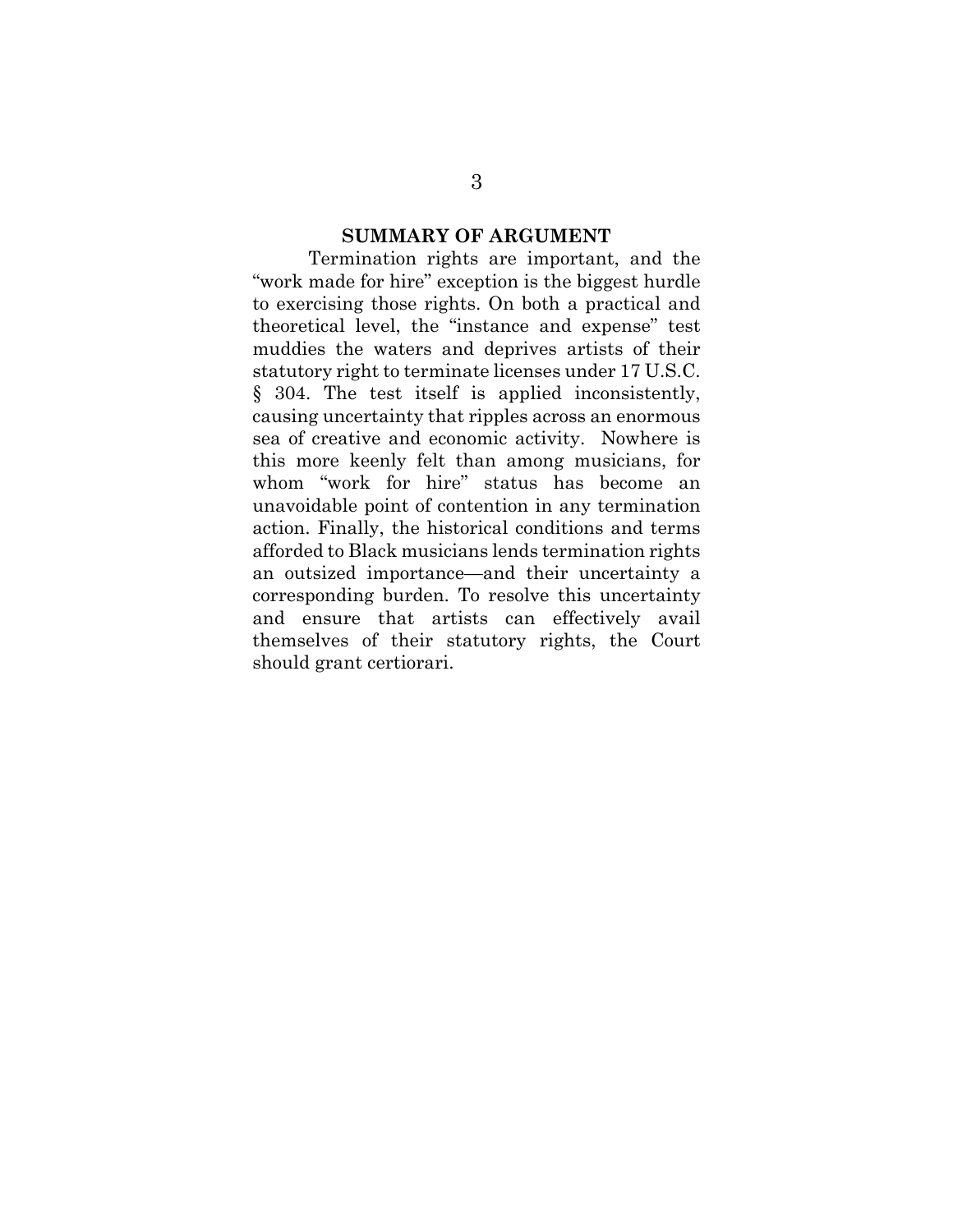#### **ARGUMENT**

Despite nearly a decade of extensive (and expensive) litigation from artists seeking to terminate grants and licenses, "public success stories are virtually non-existent." Dylan Gilbert et al., MAKING SENSE OF THE TERMINATION RIGHT: HOW THE SYSTEM FAILS ARTISTS AND HOW TO FIX IT 20 (2019). Much of this dysfunction sits at the feet of language that exempts a "work made for hire" from the termination regime. 17 U.S.C. § 304(c). Of all the statute's Byzantine caveats and demands, "perhaps none is more fundamental an impediment" to artists exercising their statutory rights than the one at issue in this case. *Siegel v. Warner Bros. Entm't, Inc.,* 658 F. Supp. 2d 1036, 1041 (2009). How courts interpret the "work made for hire" exception has an outsize impact on our culture writ large, but also on musicians,<sup>2</sup> and particularly on musicians of color.

**I. THE "INSTANCE AND EXPENSE" TEST CAUSES CHAOS IN THE TERMINATION REGIME**

#### **A. The "Instance And Expense" Test Is Applied Inconsistently**

Application and interpretation of the instance and expense test is "consistently inconsistent." Thomas M. Deahl II, *The Consistently Inconsistent "Instance and Expense" Test: An Injustice to Comic* 

<sup>2</sup> We use "musician" to include both recording artists (vocalists and instrumentalists) and songwriters alike.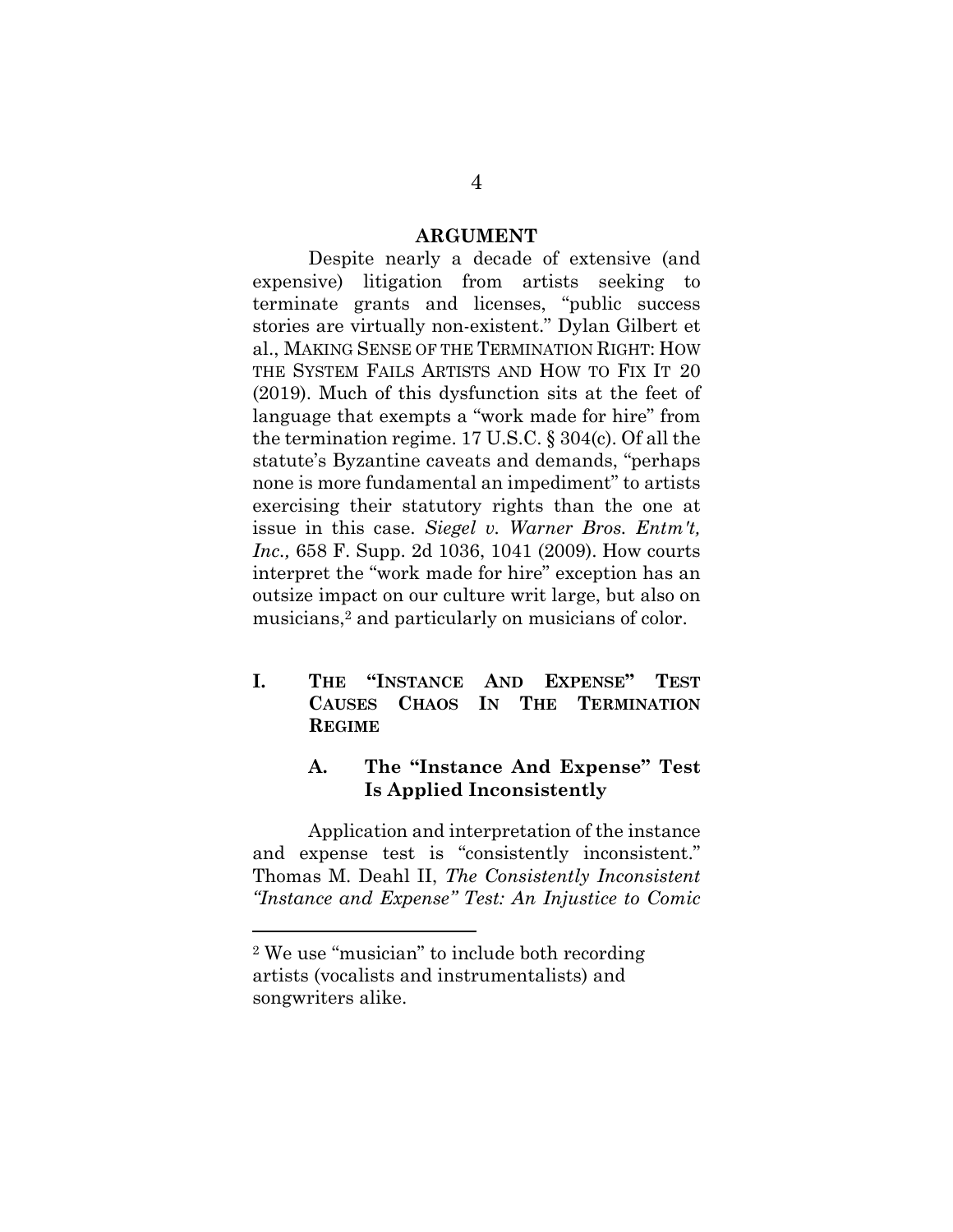*Books*, J. MARSHALL REV. INTELL. PROP. L. 91 (2014). This Court has previously acknowledged the unworkable, overbroad nature of the test, which

> leaves the door open for hiring parties, who have failed to get a full assignment of copyright rights from independent contractors … to unilaterally obtain work-made-for-hire rights years after the work has been completed as long as they directed or supervised the work, a standard that is hard not to meet when one is a hiring party.

*Cmty. for Creative Non-Violence v. Reid*, 490 U.S. 730, 750 (1989) (quoting Marci A. Hamilton, *Commissioned Works as Works Made for Hire Under the 1976 Copyright Act: Misinterpretation and Injustice*, 135 U. PA. L. REV. 1281, 1304 (1987)).

Nor do courts seem to agree what each prong means. The Second Circuit has, on the instance test alone, held that it asks whether the "motivating factor in producing the work was the employer who induced the creation,'" *Siegel*, 508 F.2d 914, *or* whether the hiring party "had the right to direct and supervise" the work, *Playboy Enters. v. Dumas*, 53 F.3d 549, 554 (1995), and has even gone so far as to hold that "[t]he right to direct and supervise...need never be exercised." *Martha Graham Sch. & Dance Found., Inc. v. Martha Graham Ctr. of Contemporary Dance, Inc.*, 380 F.3d 624, 635 (2004).

The expense prong fares little better. The Second Circuit has held that "expense" may mean "the resources the hiring party invests in the creation of a work," *Marvel Characters, Inc. v. Kirby*,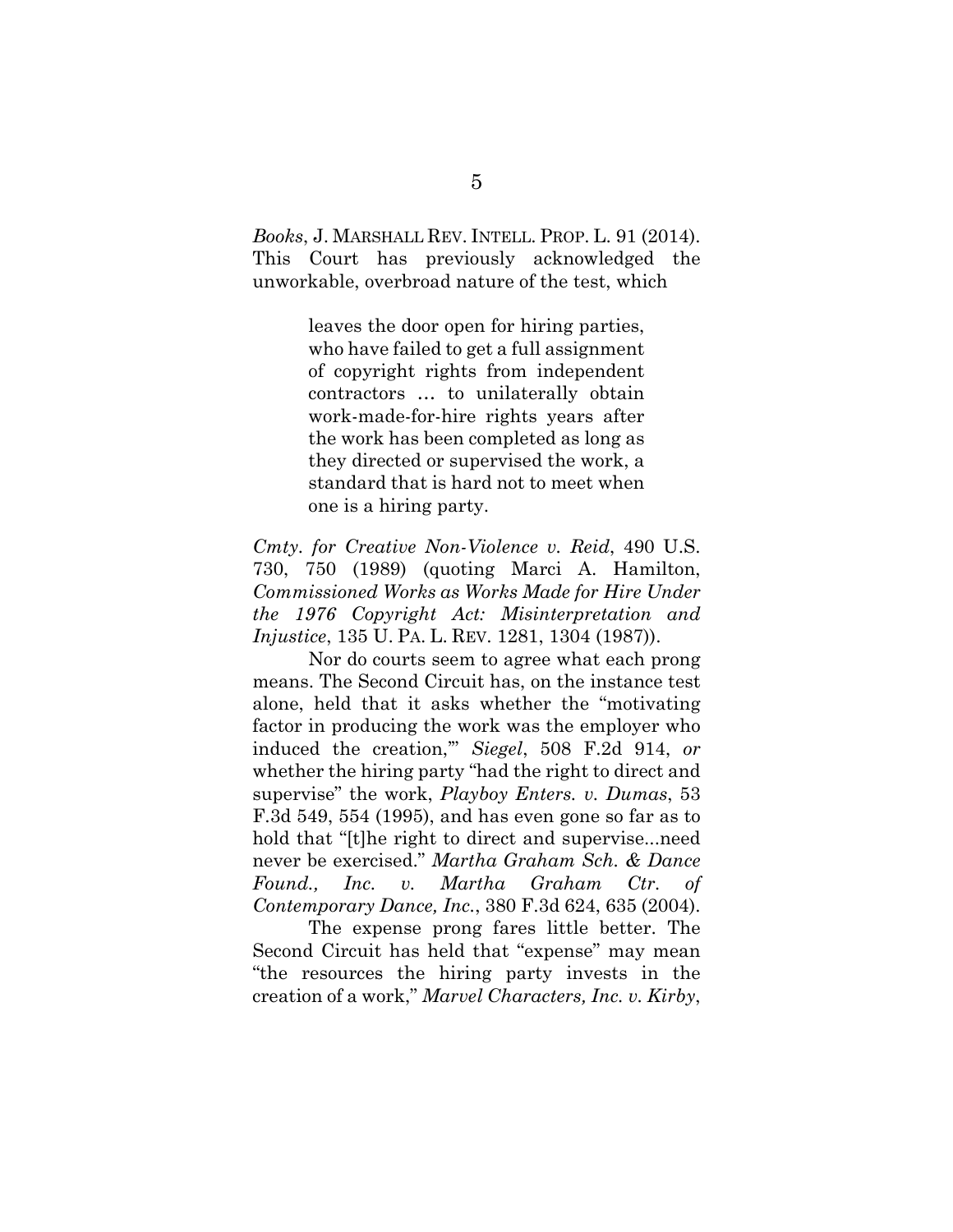726 F.3d 119, 139 (2013); it may alternately mean the money invested post-creation, in the course of publishing and promoting the work. *Id* at 143 (construing expense to include "expenditures over and above" those rendered to support the creation of the work). Provision of tools and overhead may be controlling, 380 F.3d 638 (noting that use of a dance studio space "arguably satisfying the 'expense' component of the 'instance and expense' test); it may not be. 53 F.3d 555 (holding that the source of the artist's tools "ha[s] no bearing on whether the work was made at the hiring party's expense"). Payment via lump sum "suggests a work-for-hire arrangement," 726 F.3d 140, but payment in royalties "is never conclusive" and should not be used to "frustrate" the 1909 Act with "conceptualistic formulations of the employment relationship." *Picture Music, Inc. v. Bourne, Inc.*, 457 F.2d 1213, 1216 (1972).

Artists facing an "instance and expense" analysis simply do not know what to expect—and, given the inconsistency in the test's interpretation, have no way to find out.

#### **B. The "Instance And Expense" Test Generates Massive Economic Uncertainty**

Modern American culture rests on a foundation of works produced under the Copyright Act of 1909. While it is difficult to determine the exact total of economic activity generated these works generate, we can get a sense of their scope and reach. To wit: five of the top 10 top-selling albums of all time were created under the auspices of the 1909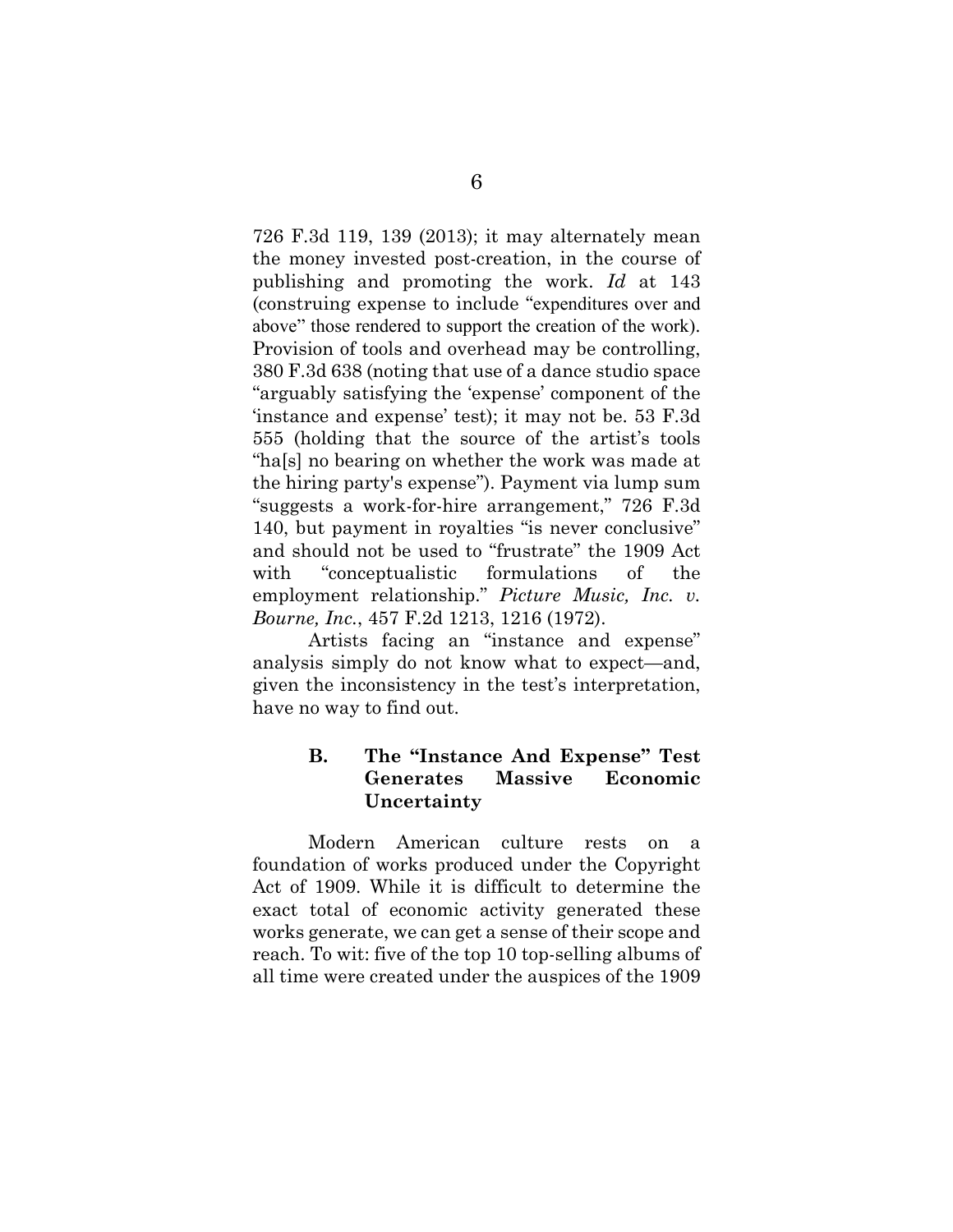Act, collectively accounting for 135 million records sold. RECORDING INDUS. ASS'N OF AM., GOLD & PLATINUM: TOP 100 ALBUMS, https://www.riaa.com/ gold- platinum/? tab\_ active= top\_ tallies& ttt= T1A# search section; (last visited Dec. 7, 2021). Of the ten best-selling books of all time, four were products of the 1909 Act, totaling over 425 million copies. Tom Fish, *The 30 Best Selling Books of All Time*, NEWSWEEK (Sep. 13, 2021), https://www.newsweek. com/ best- selling- books- all- time- 1628133. Works made under the 1909 Act also serve as the source material for some of the most popular (and lucrative) works of our own era; of the top ten highest-grossing film franchises worldwide, a full seven of them representing over \$63.52 billion in gross ticket sales—either released their first installment, or are derived from source material created, under the 1909 Act.3 Sarah Whitten, *The 13 highest-grossing* 

<sup>3</sup> Although 17 U.S.C. § 304(c)(6)(A) excludes derivative works "prepared under authority of the grant before its termination" from termination, the ongoing popularity of film remakes may represent a substantial revenue source for authors of terminated works. *See, e.g.*, Ayman Mohyeldin, *Hollywood fills 2021 with a heaping platter of reboots and remakes*, MSNBC (Nov. 28, 2021), https:// www. msnbc. com/ ayman- mohyeldin/ watch/ hollywood- fills- 2021- with- a- heapingplatter- of- reboots- and- remakes- 127376453517; Bettina Makalintal, *People Don't Actually Like Remakes, but Studios Keep Making Them*, VICE (Jul. 11, 2019), https:// www. vice. com/ en/ article/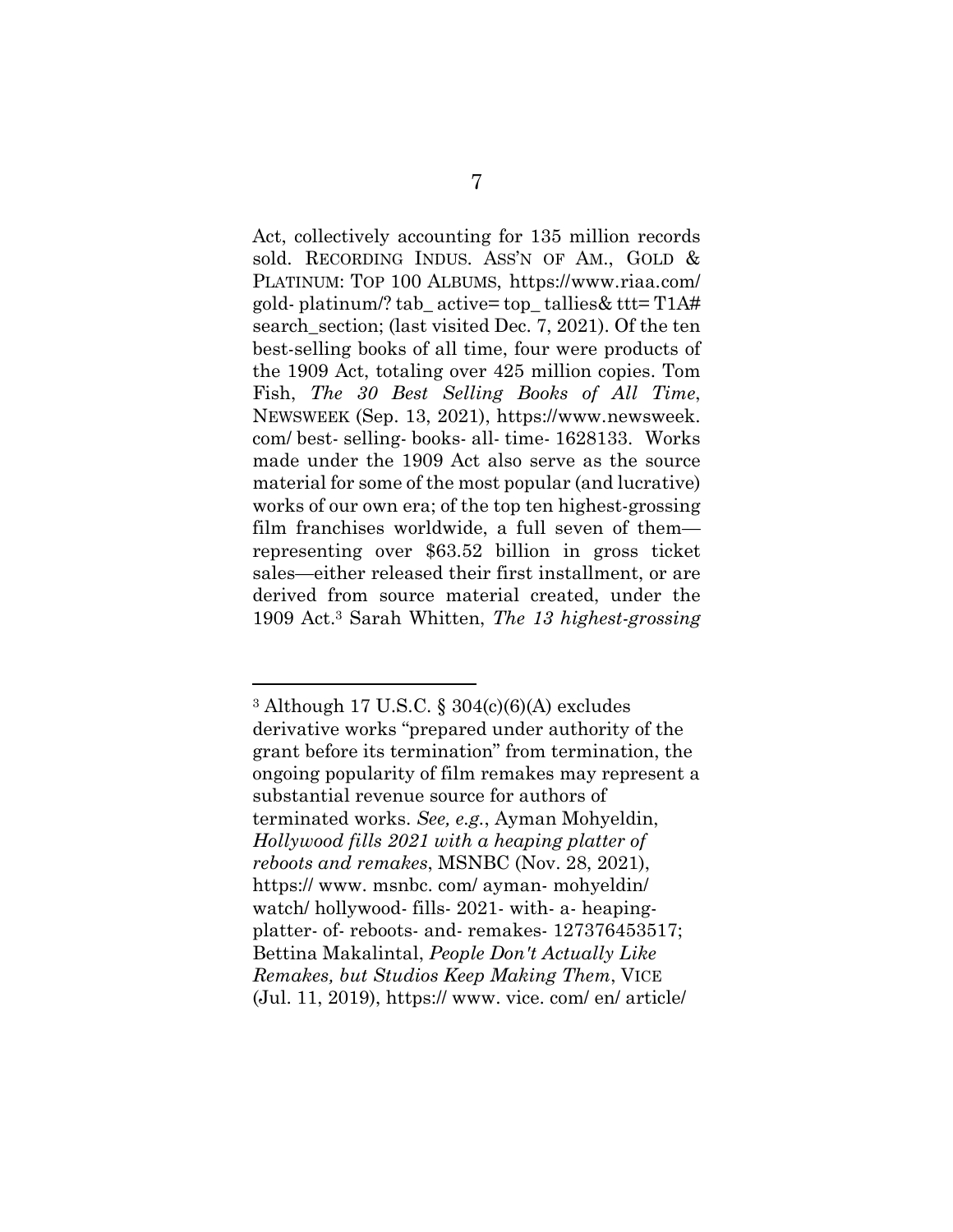*film franchises at the box office*, CNBC (Jan. 31, 2021), https:// www. cnbc. com/ 2021/ 01/ 31/ the- 13 highest-grossing-film-franchises- at-the-box-office. html.

In light of the cultural and economic value of these works, it is no surprise that a steady stream of artists have attempted to terminate eligible grants. Between 1977 and 2019, over 65,400 § 304 termination notices were filed at the Copyright Office. Joshua Yuvaraj et al., Data for 'U.S. Copyright Termination Notices 1977-2020: Introducing New Datasets', U. Melbourne (Feb. 9, 2021), https://doi.org/10.26188/14880330. This translates to more than four notices per day, unabated, for four decades. Amid this steady march of terminations, the "instance and expense" test is a landmine sitting in the middle of a field of culture, primed for the unwary.

## **C. The Test Undermines Congress' Explicit Rationale In Creating Termination Rights**

The termination regime was designed as a means of "safeguarding authors against unremunerative transfers" that occurred due to "the unequal bargaining position of authors, resulting in part from the impossibility of determining a work's prior value until it has been exploited." H.R. Rep. No. 94-1476 at 124 (1976). Most creators come to the negotiating table not knowing the value of their

<sup>9</sup>kx4yz/ people- dont- actually- like- remakes- butstudios- keep- making- them.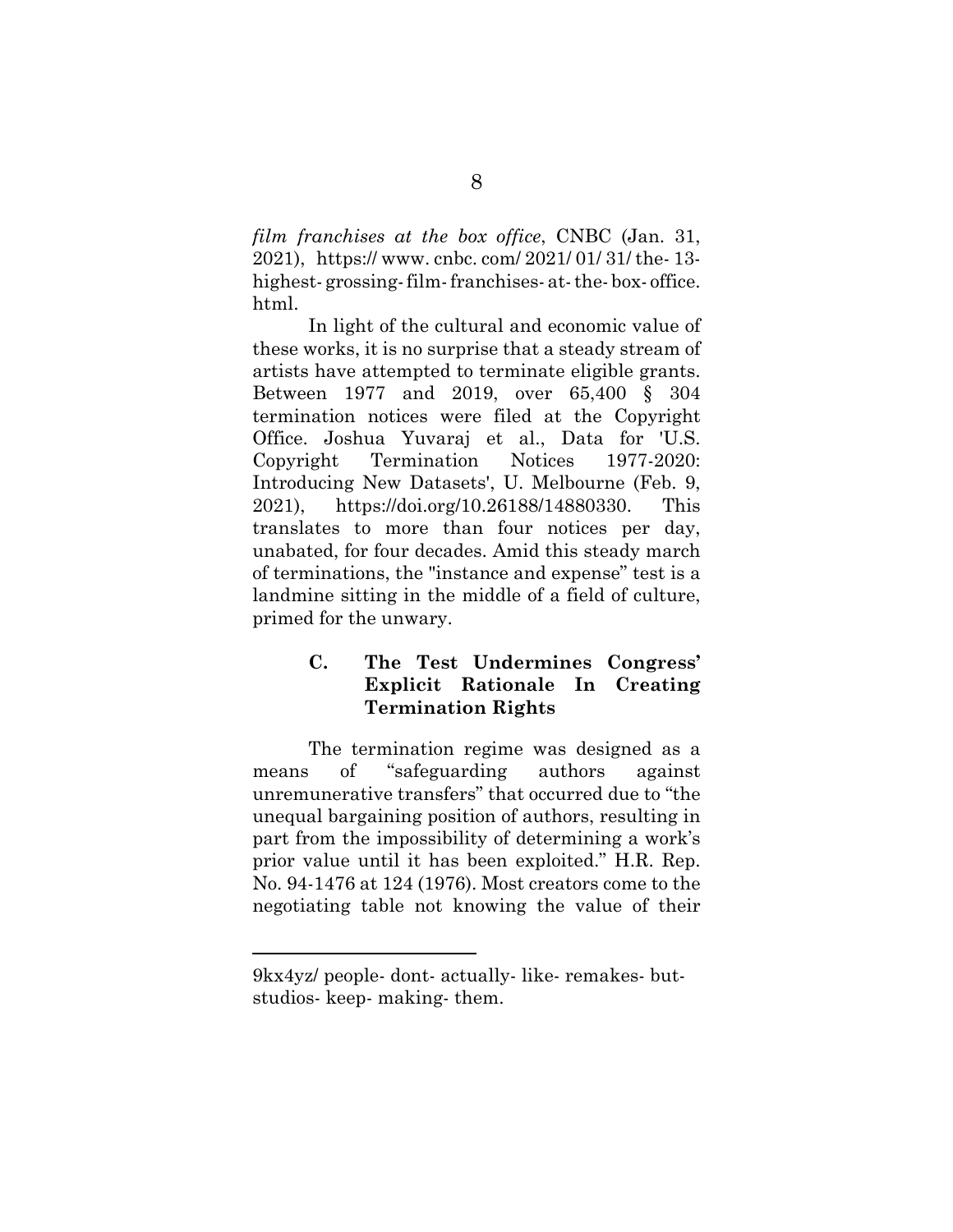future work. Many agree to terms that may (or may not) provide for their immediate sustenance, but grossly underestimates the long-term value of their creations. Termination rights give artists a way to share in the value of their work *ex post*, by allowing them to terminate or re-negotiate licenses that more accurately reflect the work's value.

#### **II. MUSICIANS ARE PARTICULARLY HARD-HIT**

Termination rights are uniquely crucial to musicians. Information asymmetries between artist and licensee are particularly acute in the music industry, where "the value of [the work] often turns on the amount of marketing and promotion dollars (not to mention time and energy) expended by record labels and publishers." Bobby Rosenbloum, *A Very Welcome Return: Copyright Reversion and Termination of Copyright Assignments in the Music Industry*, 17 ENT. & SPORTS L. 3, 4 (1999). Data bears this out: a full 97% of § 304 termination notices are for musical works. Joshua Yuvaraj et al., *U.S. Copyright Termination Notices 1977-2020: Introducing New Datasets*, J. EMPIRICAL LEGAL STUD. (forthcoming 2022) (manuscript at 27), https:// ssrn.com/abstract=3880708.

Unsurprisingly, publishers and record labels are hostile to termination rights. Record labels have consistently opposed the notion that recording artists are authors for the purposes of the Copyright Act.4 Labels and publishers alike resist termination

<sup>4</sup> The recording industry's official position is that "all sound recordings are either collective works or contributions to compilations," under the rationale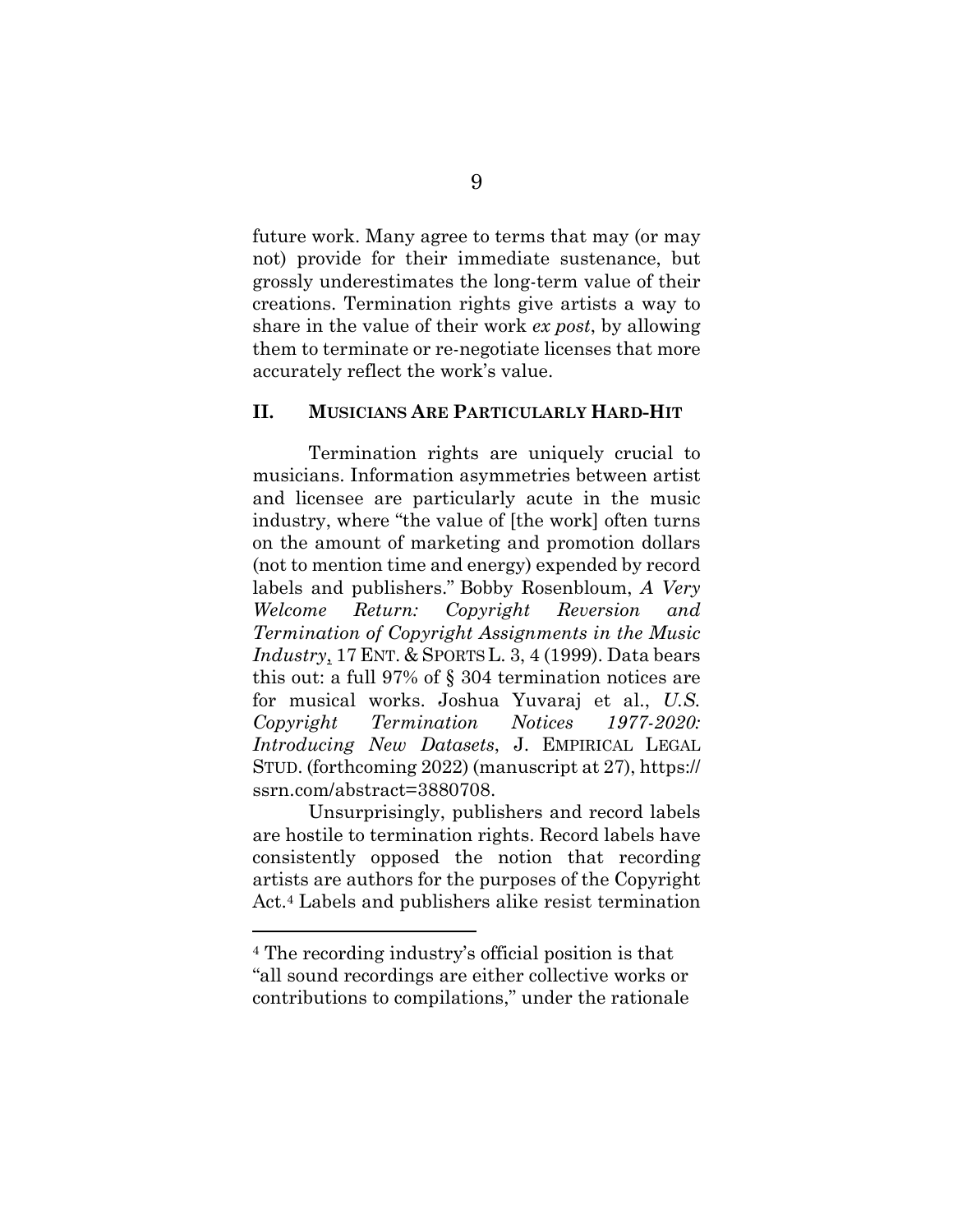notices when filed. And the burden of this industrialscale resistance to artists' rights falls the heaviest on those who have historically been most exploited: musicians of color.

#### **A. The work-for-hire test has been made into a threshold question for any musician seeking to exercise termination.**

"Work made for hire" clauses are ubiquitous in both pre- and post-1976 Act music industry contracts. Daniel Gould, *Time's Up: Copyright Termination, Work-For-Hire and the Recording Industry*, 31 COLUM. J.L. & ARTS 91, 96 (2007). By itself, this would not be too concerning; courts have held that contract terms may serve as indicia of whether something is a "work made for hire," but are not themselves dispositive. 4 Melville Nimmer & David Nimmer, COPYRIGHT §11.07[A][2]. *See also Marvel Characters, Inc. v. Simon*, 310 F.3d 280, 290- 91 (2002) (enforcing work made for hire agreements as written would "provide a blueprint by which publishers could effectively eliminate an author's termination right"); *Donaldson Pub. Co. v. Bregman, Vocco & Conn, Inc.*, 375 F.2d 639, 640-42 (1967) (the language of a songwriter's contract did not by itself

that "there are several separate contributions made in creating a sound recording," at least some of which are made by the label itself. Dustin Osborne, *What's Mine Is Mine: Why Sound Recordings Should Never Be Considered Works Made for Hire*, 28 ENT., ARTS & SPORTS L. J. 50, 52 (2017).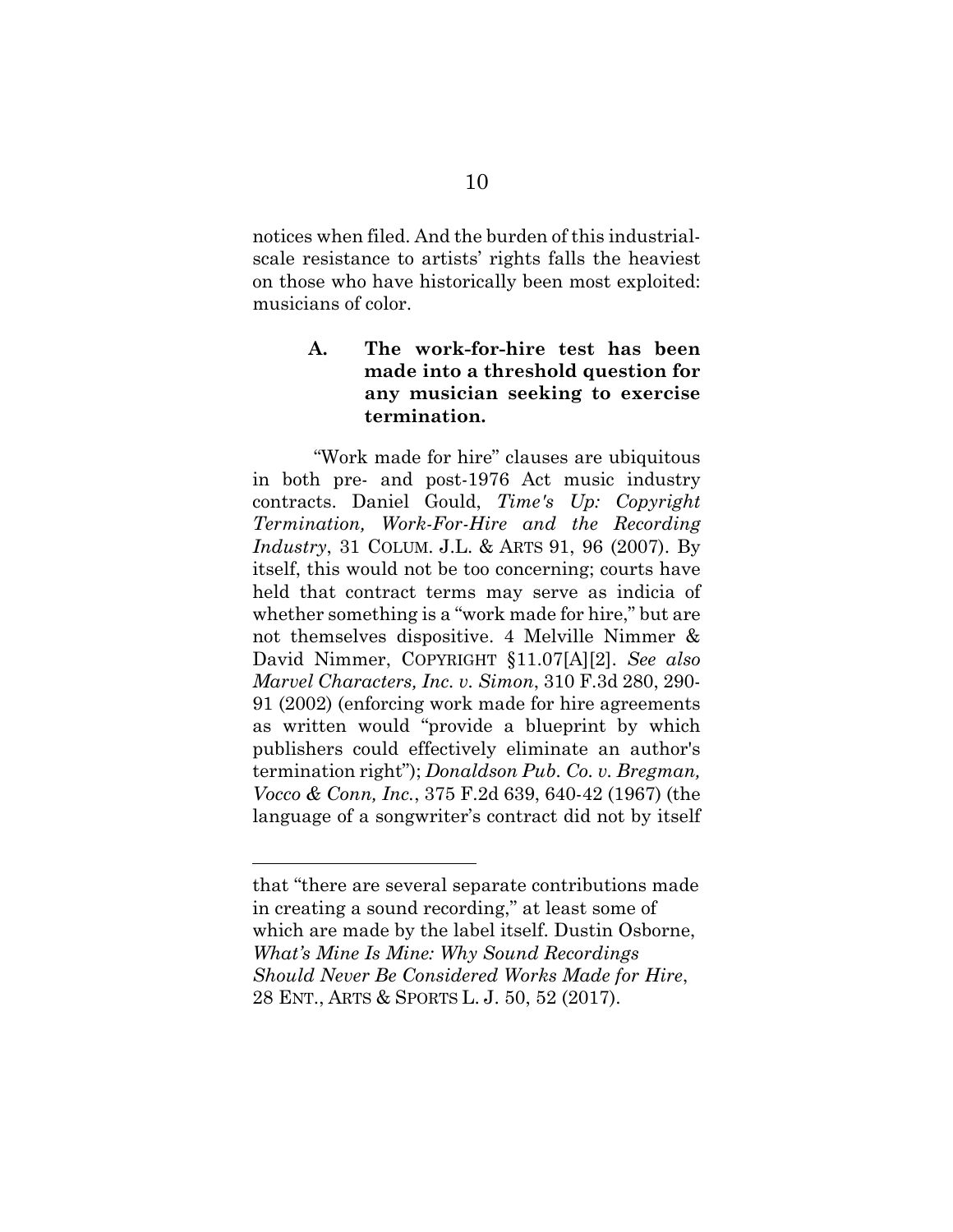render him an employee of his publisher); *Murray v. Gelderman*, 566 F.2d 1307, 1310-11 (1978) (a contractual term which granted the artist greater control over the work does not preclude work-forhire status).

To hedge against a potential adverse court decision, however, most major label contracts also include "backup" assignments. These contain terms to the effect that "if the work made for hire language is not effective, the authors of the sound recording transfer their interest in the copyright to the record company." Stephen Adams, *Copyright Issues for Sound Recordings of Volunteer Performers*, 8 VAND. J. ENT. & TECH. L. 119 (2005).

But, despite these "for hire" clauses, those same contracts expressly state that the artists are not employees of the record company. Indeed, "record companies typically provide benefits to and pay taxes for their regular employees, but do not do so for their artists." Scott T. Okamoto, *Musical Sound Recordings as Works Made for Hire: Money for Nothing and Tracks for Free*, 37 U. S.F. L. REV. 783, 800 (2003). The trajectory of an artist's career, and her relationship to her label, can seem Kafkaesque:

> [First,] Artist enters into contract with record company by which he or she produces songs and sound recordings for the company as works made for hire. [Then,] Artist is guaranteed no minimum wage, no workers' compensation benefits, no disability, health or unemployment insurance,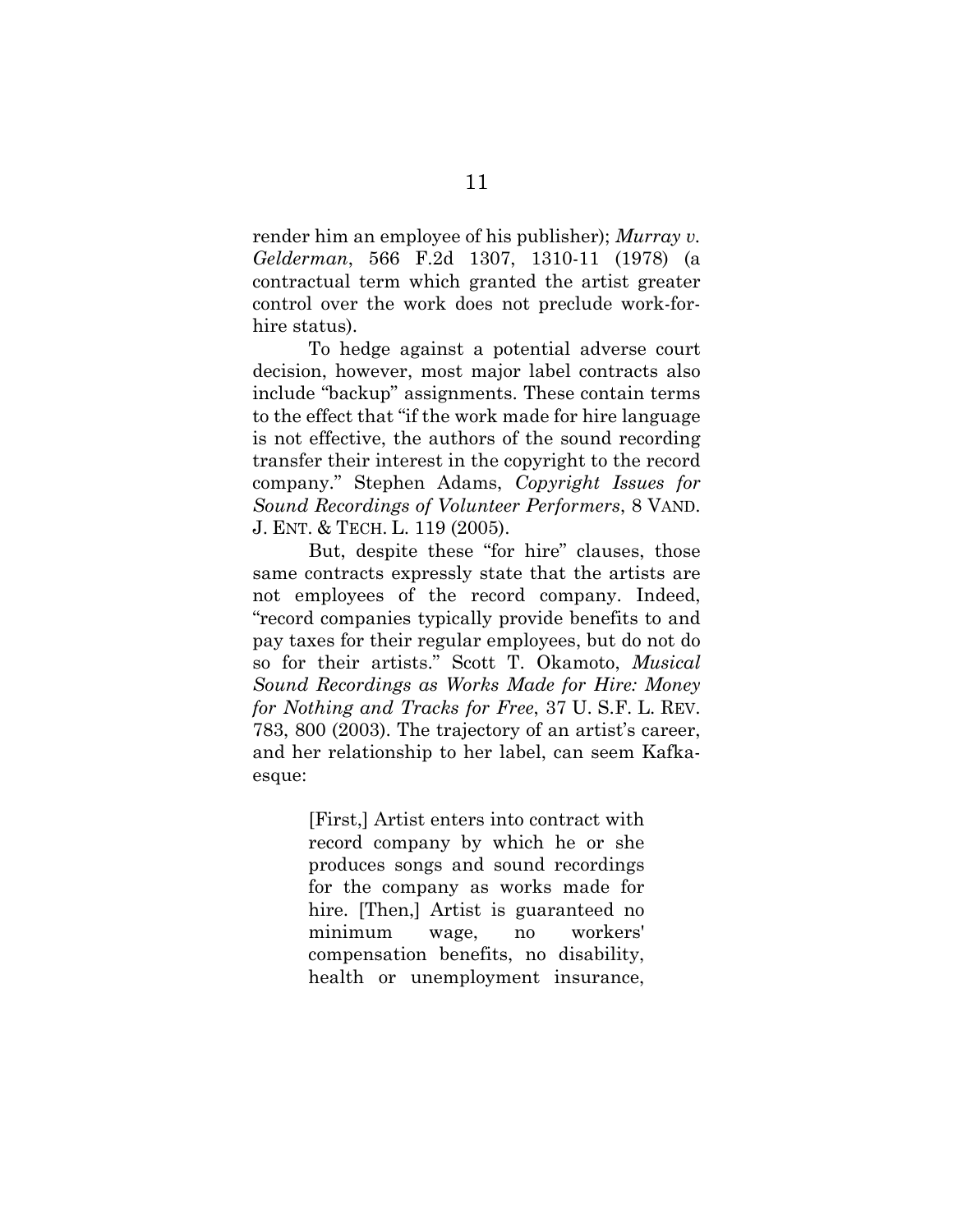and no assurance that his or her work will be manufactured and sold. … [Finally,] Company owns Artist's work forever as a work made for hire and may do with it what it pleases, making money in a variety of ways that may or may not redound to the Artist as well, or taking it off the market entirely.

Joseph B. Anderson, *The Work Made for Hire Doctrine and California Recording Contracts: A Recipe for Disaster*, 7 HASTINGS COMM. & ENT. L.J. 587 (1995).

Work-made-for-hire clauses owe their persistence to several factors. First, artists lack the bargaining power needed to remove them. The recording industry is staggeringly concentrated, with three labels—Universal Music, Sony Music, and Warner Music—together controlling nearly 70% of the global market for recorded music. Jimmy Stone, *The State of the Music Industry in 2020*, TOPTAL https:// www. toptal. com/ finance/ marketresearch- analysts/ state- of- music- industry (last visited Dec. 7, 2021). Publishing is little better, with 58% of the market controlled by three major players—publishers who are, not coincidentally, vertically integrated with the "Big Three" record labels. Id. Individual artists, no matter how well established, are hard pressed to negotiate against such behemoths; even Taylor Swift, an international multi-platinum artist with a personal net worth of more than \$360 million, was unable to negotiate for control of her sound recording rights. Hillary Hoffower and Taylor Nicole Rogers, *Taylor Swift dropped two surprise albums in 2020 — take a look*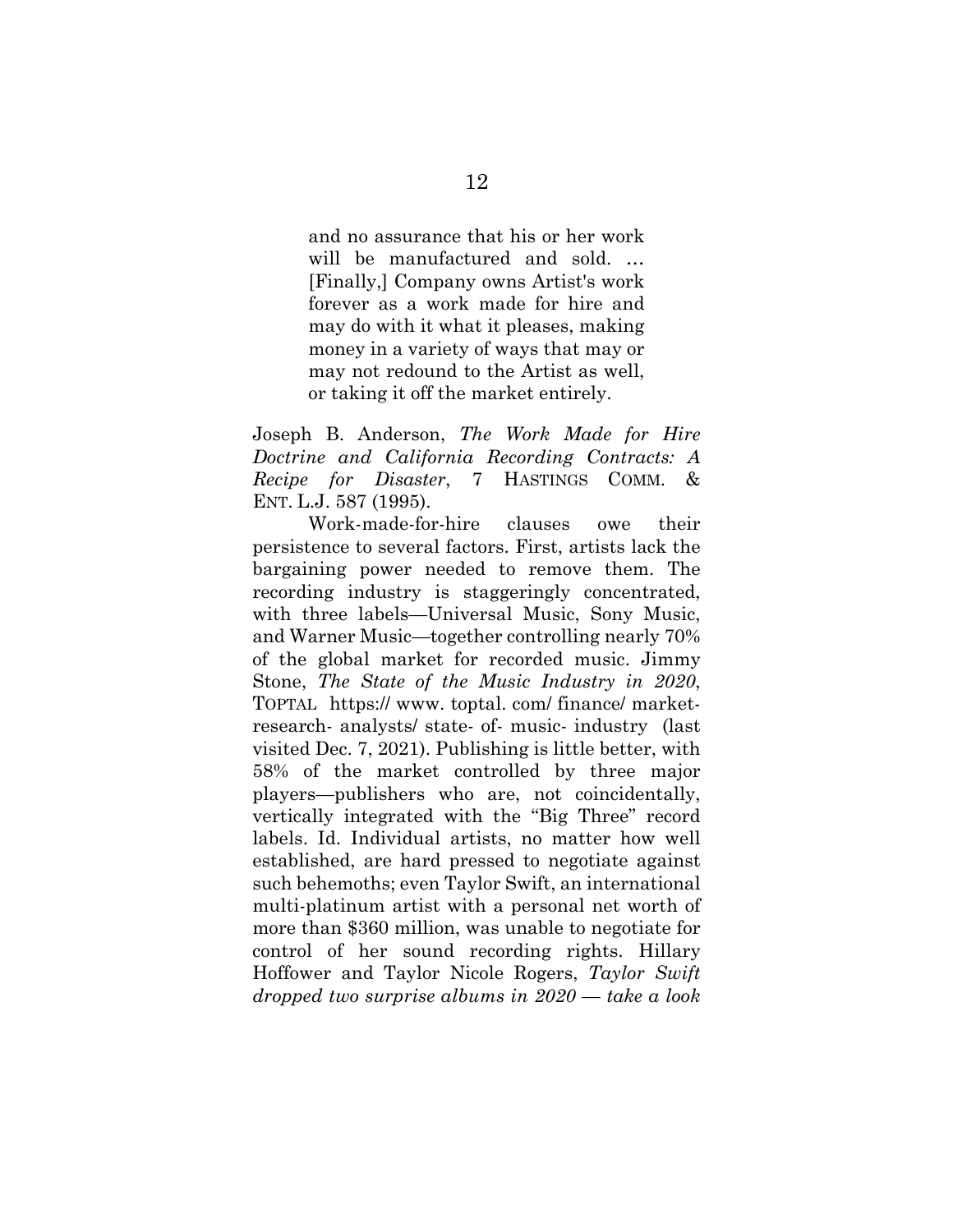*at how the pop superstar makes and spends her \$365 million fortune*, BUSINESS INSIDER (Dec. 14, 2020), https:// www. businessinsider. com/taylor- swift- networth- spending-2018-8; Shirley Halperin, *Scooter Braun Sells Taylor Swift's Big Machine Masters for Big Payday*, VARIETY(Nov. 16, 2020), https:// variety. com/ 2020/ music/ news/ scooter- braun- sellstaylor-swift-big-machine-masters-1234832080/.

Second, the intermediaries who insist on these clauses genuinely attempt to enforce them, precedent notwithstanding. Work-for-hire clauses serve to bolster a radical (albeit legally fanciful) belief that it is the label or publisher, rather than the artist, that creates the work. Major labels have insisted for decades that sound recordings are—and should be categorically considered—works made for hire. Yuvaraj 35. This belief is so animating that in 1998, when efforts to convince legislators to categorize all sound recordings as works made for hire failed, the Recording Industry Association of America went *around* Congress to "surreptitiously procure an illegitimate 'technical amendment' to the law" that categorized all sound recordings as works made for hire. Yuvaraj 35. To see the dire import of a "work for hire" designation, the Court need look no further than the reaction to this change; it sparked a "firestorm of protest" from disenfranchised artists, who mobilized in unprecedented fashion to successfully demand repeal of the law. Yuvaraj 35; Gould 108. *See also* Bill Holland, *Artists' Concerns Often Differ From Those of the Labels and the RIAA*, BILLBOARD (Apr. 16, 2005) (quoting artist advocate Ann Chaitovitz saying "When we found out, we went crazy. Artists were galvanized").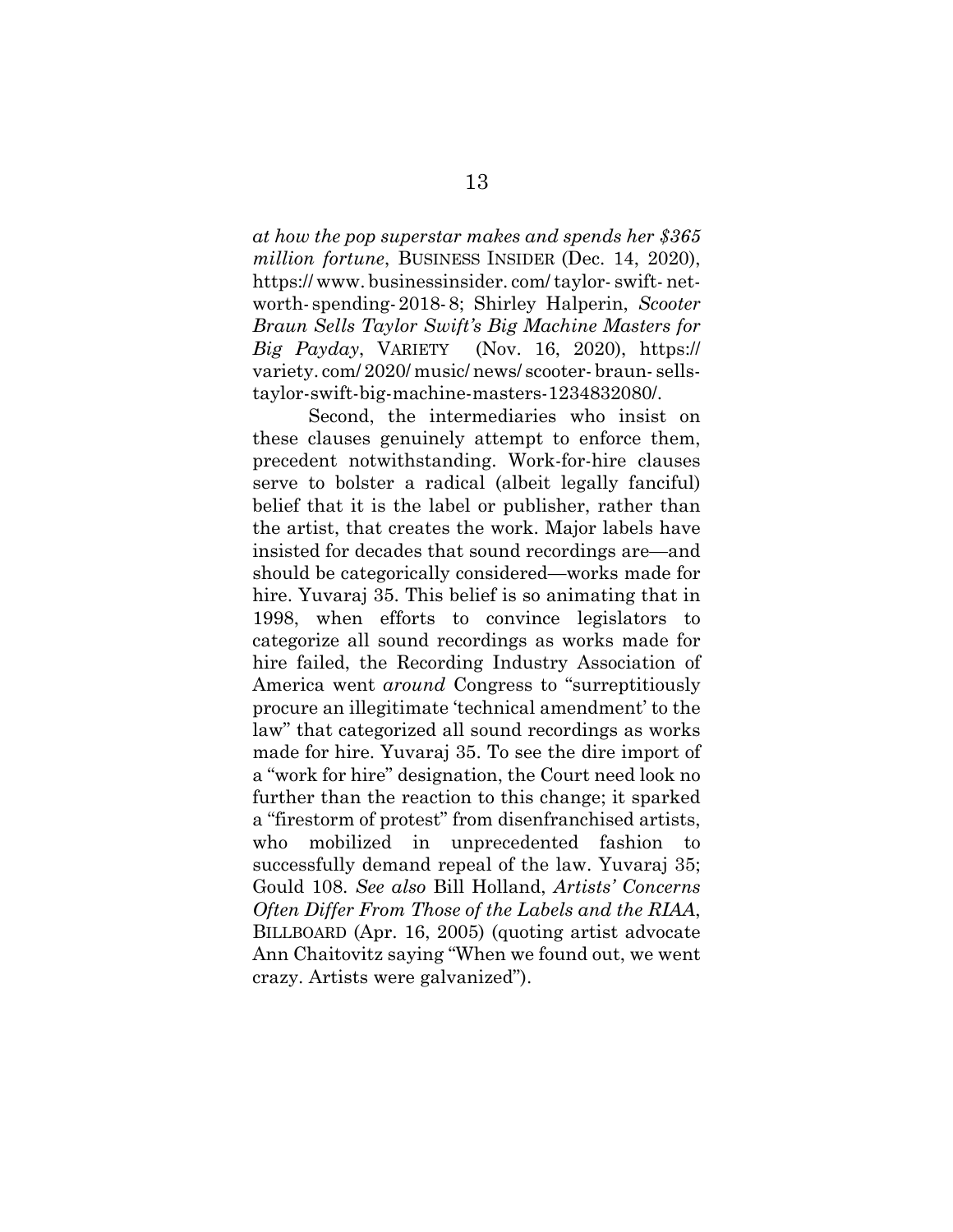Perhaps the most deleterious effect of "work made for hire" clauses, however, is that they force any terminating artist to first detour through federal court. Disputing a work made for hire clause "create[s] a legal question of fact that must be resolved by a court" before termination may proceed. Gilbert 16. Far from harmless administrative fluff, these provisions "generate uncertainty, inefficiency, and significant costs," leaving artists "unable to even reach the doorstep of termination." Gilbert 16, 23. That is, in the eyes of many musicians, by design. A class action lawsuit brought by legacy musicians alleged that Sony and Universal Music Group, which together control 52% of the global market for recorded music, have relied on work-made-for-hire contract boilerplate to justify a policy of "routinely and systematically refus[ing] to honor" termination notices. Stone; Eriq Gardner, *Musicians Attempt Class Action Against UMG, Sony to Reclaim Rights to Recordings*, THE HOLLYWOOD REPORTER (Feb 5, 2019), https:// www. hollywoodreporter. com/ business/ business- news/ musicians- attempt- classaction-umg-reclaim-rights-recordings-1182853/.

#### **B. The Burden Of The "Instance and Expense" Test Falls Most Heavily On Musicians of Color**

The story of American popular music is one of "black roots, white fruits." Reebee Garofalo, *Crossing Over: From Black Rhythm & Blues to White Rock 'n' Roll* 112 (2002). It is difficult to overstate the role that black musicians have had in the development of our modern musical landscape. All but "barred from [live] radio performances," black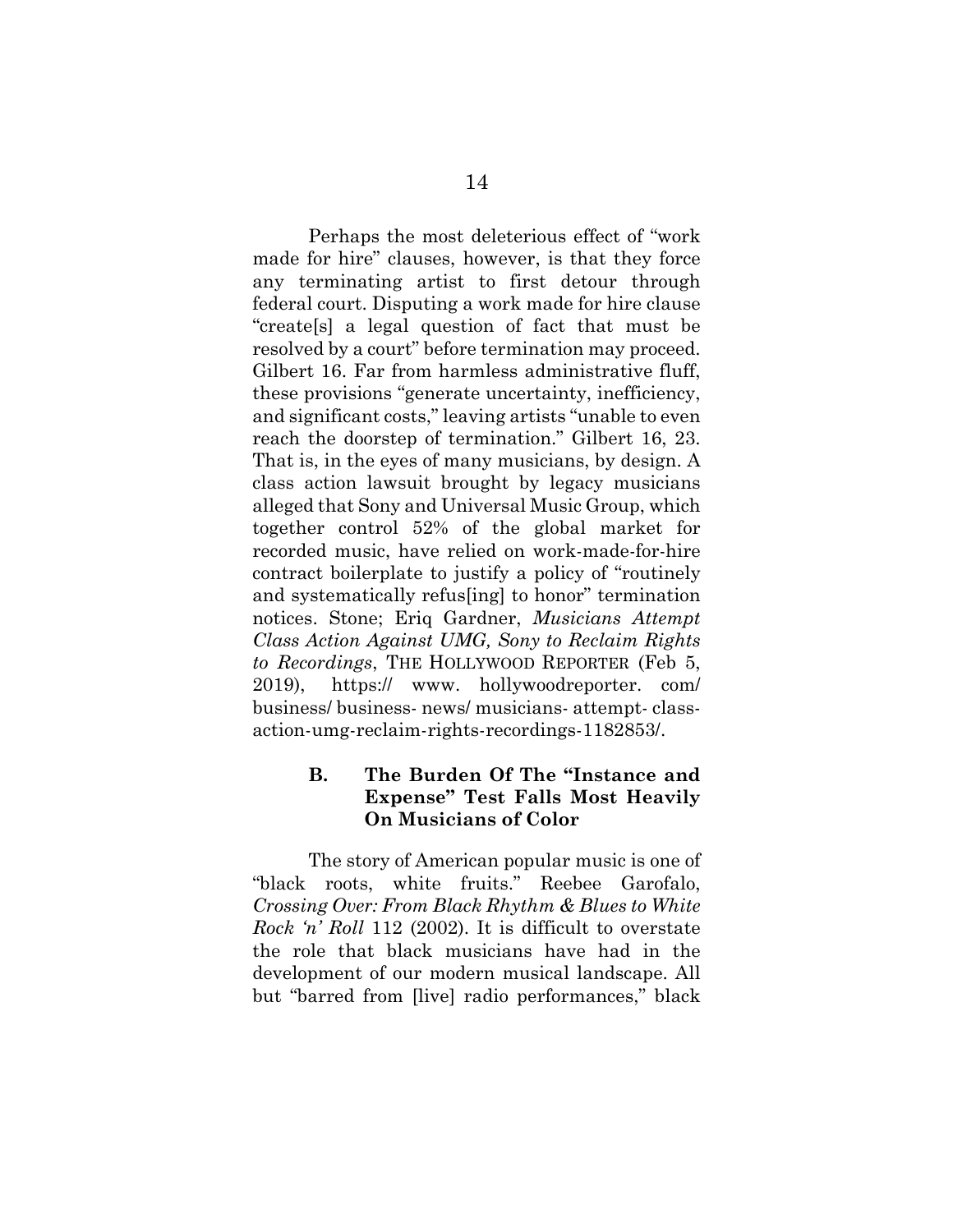performers in the early 1950s found a small but powerful foothold in the playlists of popular disc jockeys—and the rest, as they say, is history. Garofalo 115. But although Black artists built the DNA of modern American music, their systemic exploitation by labels and publishers "validates the assertion that the history of American contract law and issues of race and culture are inextricably intertwined." K.J. Greene, *"Copynorms," Black Cultural Production, and the Debate Over African-American Reparations*, 25 CARDOZO ARTS & ENT. 1179, 1194 (2008); Anthony R. Chase, *Race, Culture, and Contract Law: From the Cottonfield to the Courtroom*, 28 CONN. L. REV. 1, 6 (1995). These musicians worked for pennies—if they were paid anything at all. The founder of Modern Records (a label that represented, among others, B. B. King and Etta James) casually recounted that many of the musicians that entered their recording booth never saw a dime of compensation:

> We used to bring 'em in, give 'em a little bottle of booze and say, "Sing me a song about your girl." Or, "Sing me a song about Christmas." They'd pluck around a little on their guitars, then say "OK" and make up a song as they went along. We'd give them a subject and off they'd go. When it came time to quit, we'd give them a wave that they had ten seconds to finish.

Eliot Tiegel, *It Takes More Than a Jug of Booze,*  BILLBOARD: WORLD OF SOUL 26 (Jun. 23, 1967).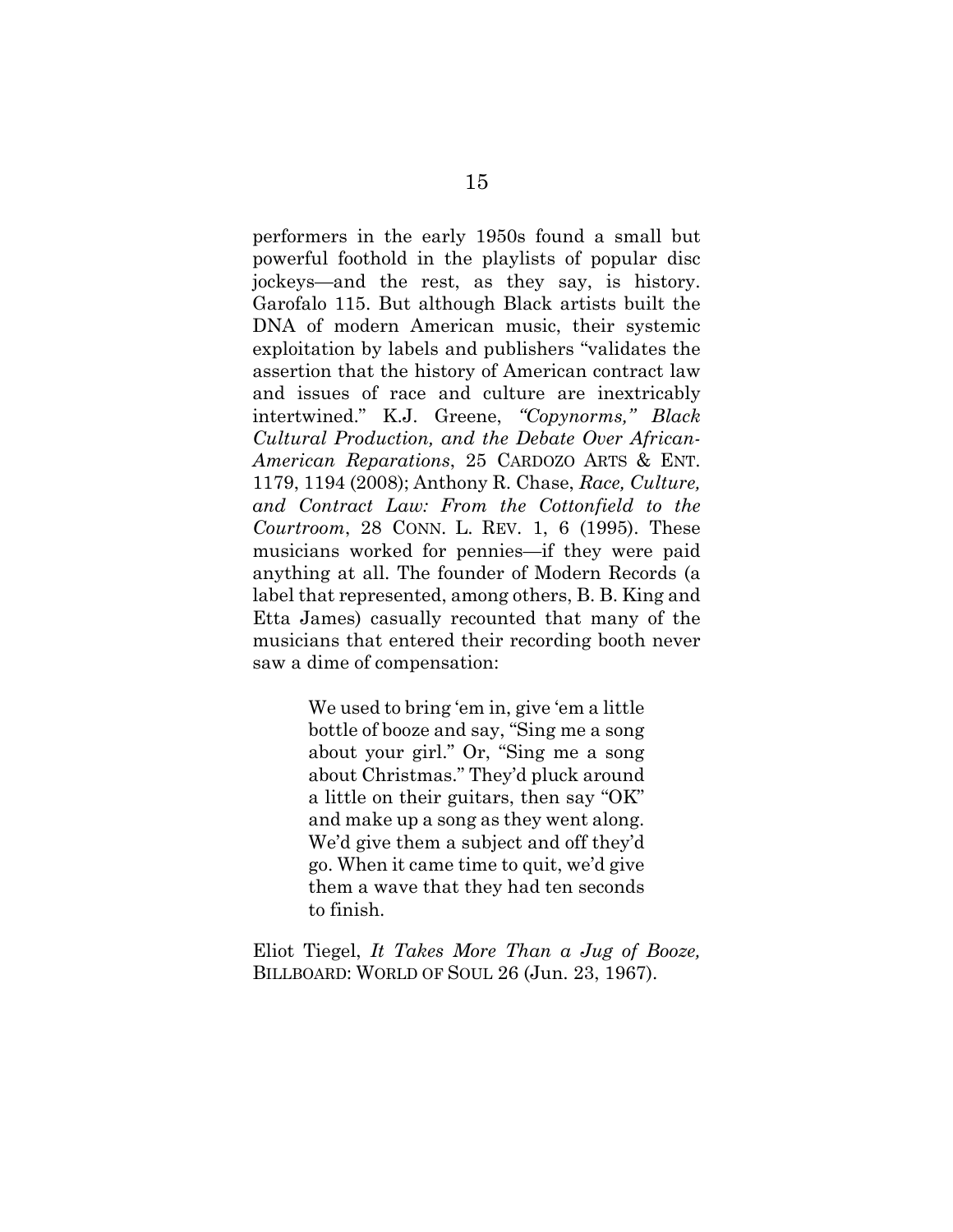Those musicians that did sign a contract fared little better; even as their music filled the airwaves, they "lacked access to good advice about record contracts, royalty payments, marketing, promotion, or career development" and were "routinely swindled out of their publishing rights and underpaid for record sales." Garofalo 123. Black entertainers were seen as a source of cheap labor, particularly as black music (often referred to as "race records") surged in popularity. Id. The attitudes of the day were neatly summarized by a conversation between a representative for Columbia Records, and the then-President of Atlantic Records, who later recounted it to an interviewer:

> He wanted to make a deal whereby Columbia would distribute for Atlantic records because we seemed to be very good at what he called "race" records. So I said, "Well, what would you offer us?" He said, "Three percent." "Three percent!" I said, "We're paying our artists more than that!" And he said, "You're paying those people royalties? You must be out of your mind!" Of course he didn't call them "people." He called them something else.

Garofalo 124. The history of  $20<sup>th</sup>$  century popular music is littered with examples; Arthur "Big Boy" Crudup, a pioneering recording artist whose songs fueled Elvis Presley's rise to fame, received no royalties for his recording work and, after trying and failing for decades to secure overdue royalties for his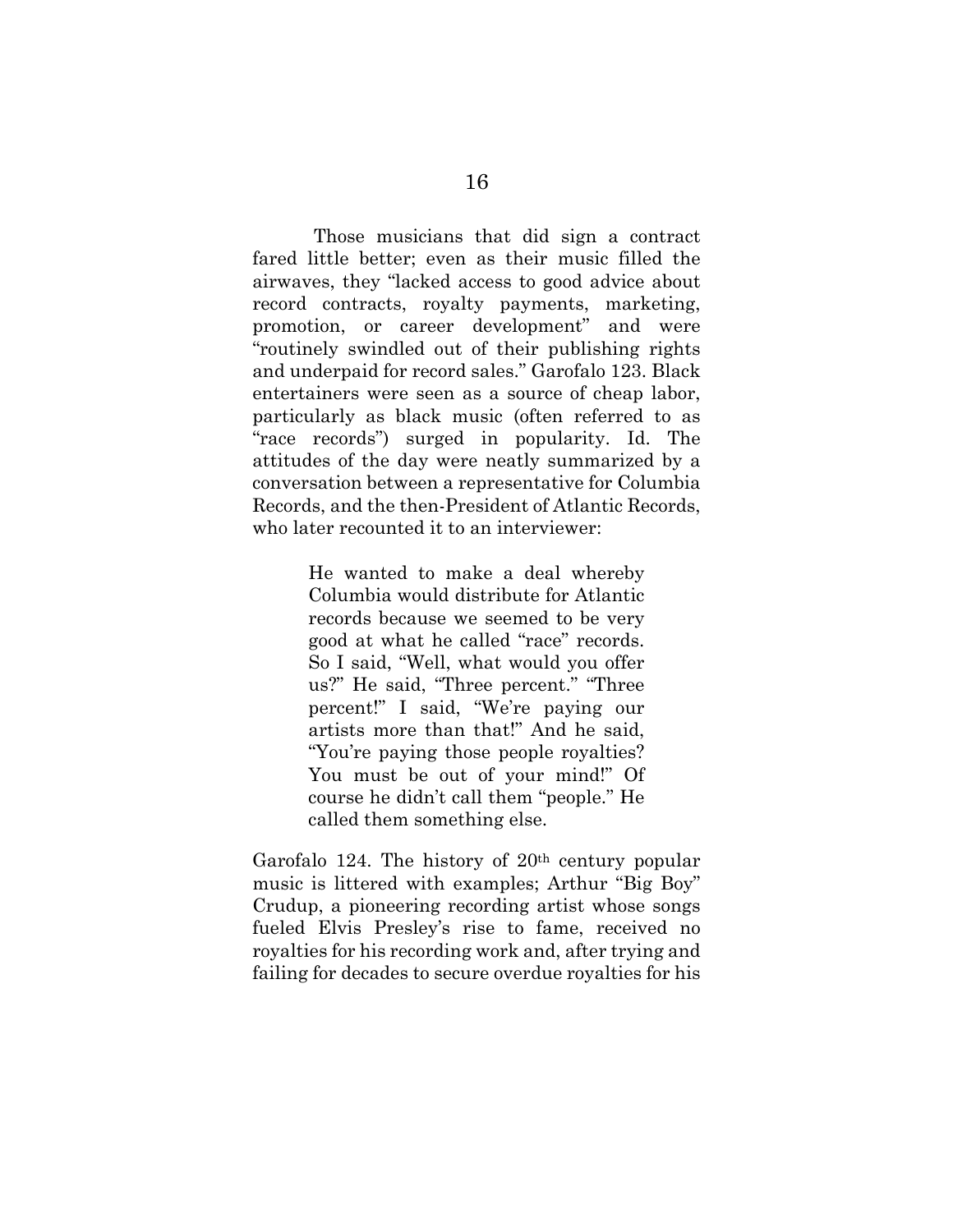songwriting, died penniless in 1974. Greene 1198; David Szatmary, ROCKIN' IN TIME 29 (1991).

Termination rights represent a (sometimes quite literal) lifeline for these artists. Termination provides them with the opportunity to regain control of their work, or else to demand fair remuneration. Both options empower these artists to shake off the burden of exploitative contracts and assert control over their creative destinies. These musicians exploited, underpaid, and "subjected to record deals that did not provide them with long-term financial stability"—are those whom this regime must serve. Gilbert 16.